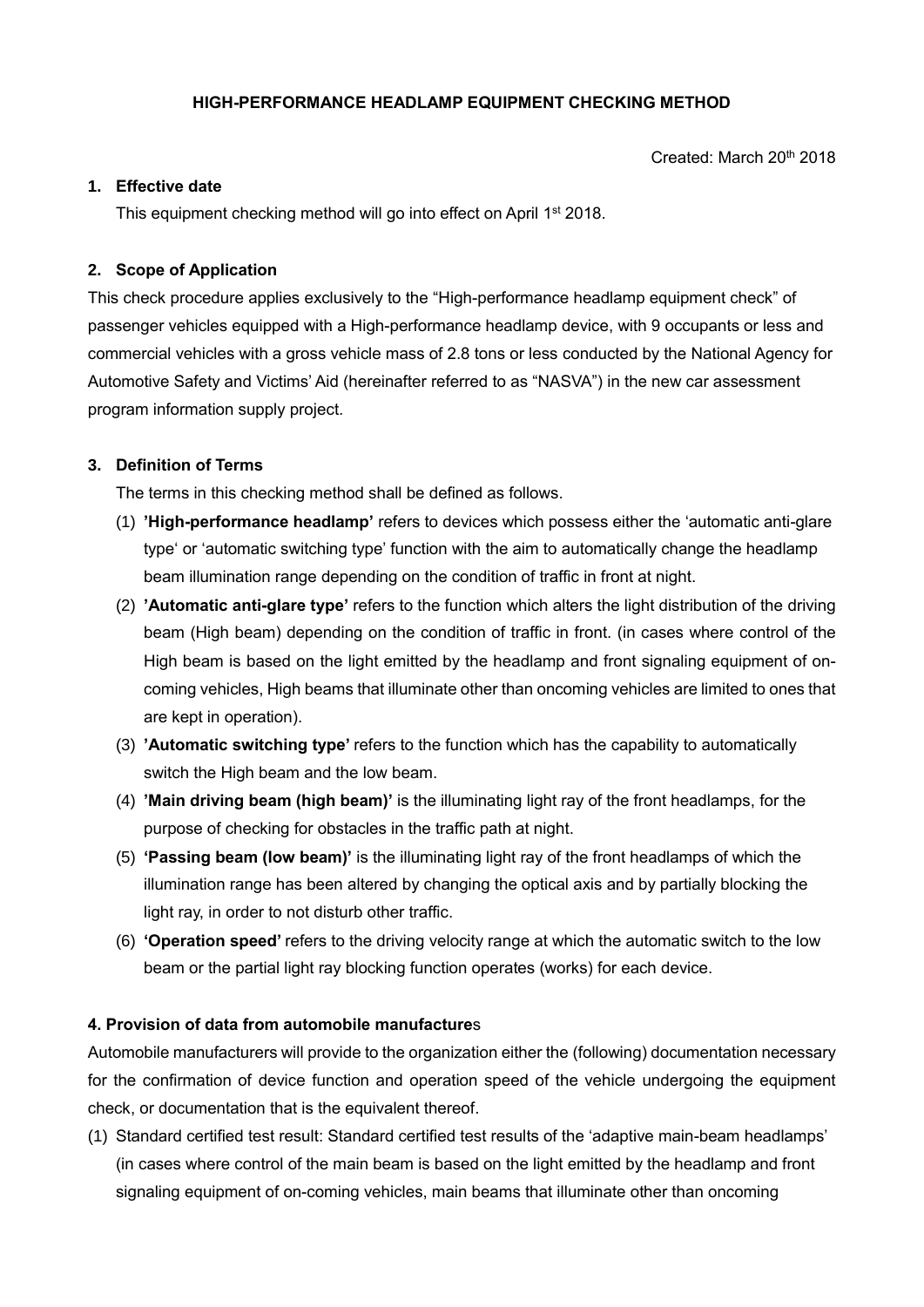vehicles are limited to ones that are kept in operation), or 'automatic control of the main-beam headlamps' (as found in the UN ECE R48), that are applicable to the model of the car undergoing equipment check, or equivalent documents.

(2) Instruction manual: Instruction manual (owner's manual) associated with the model of the car undergoing the equipment check, or other documentation equivalent to this.

#### **5. Recording of results**

#### **5.1 High-performance headlamp function and equipment check**

If, according to the Standard certified test result documentation, the authentication of the adaptive mainbeam headlamps is confirmed, in the attached appendix 2 record 'yes' in the 'automatic anti-glare' column. If, according to the same documentation, the authentication of the 'automatic control of the main-beam headlamps' is confirmed, in the attached appendix 2 record 'yes' in the 'automatic switching type' column. For devices that fall outside of this category, record 'no' in the columns for each device type.

#### **5.2 Checks of operation speed**

In the event that 'yes' was recorded for the device as referred in 5.1, in appendix 2, record the operation speed stated in the corresponding device's instruction manual in the column marked 'speed range'.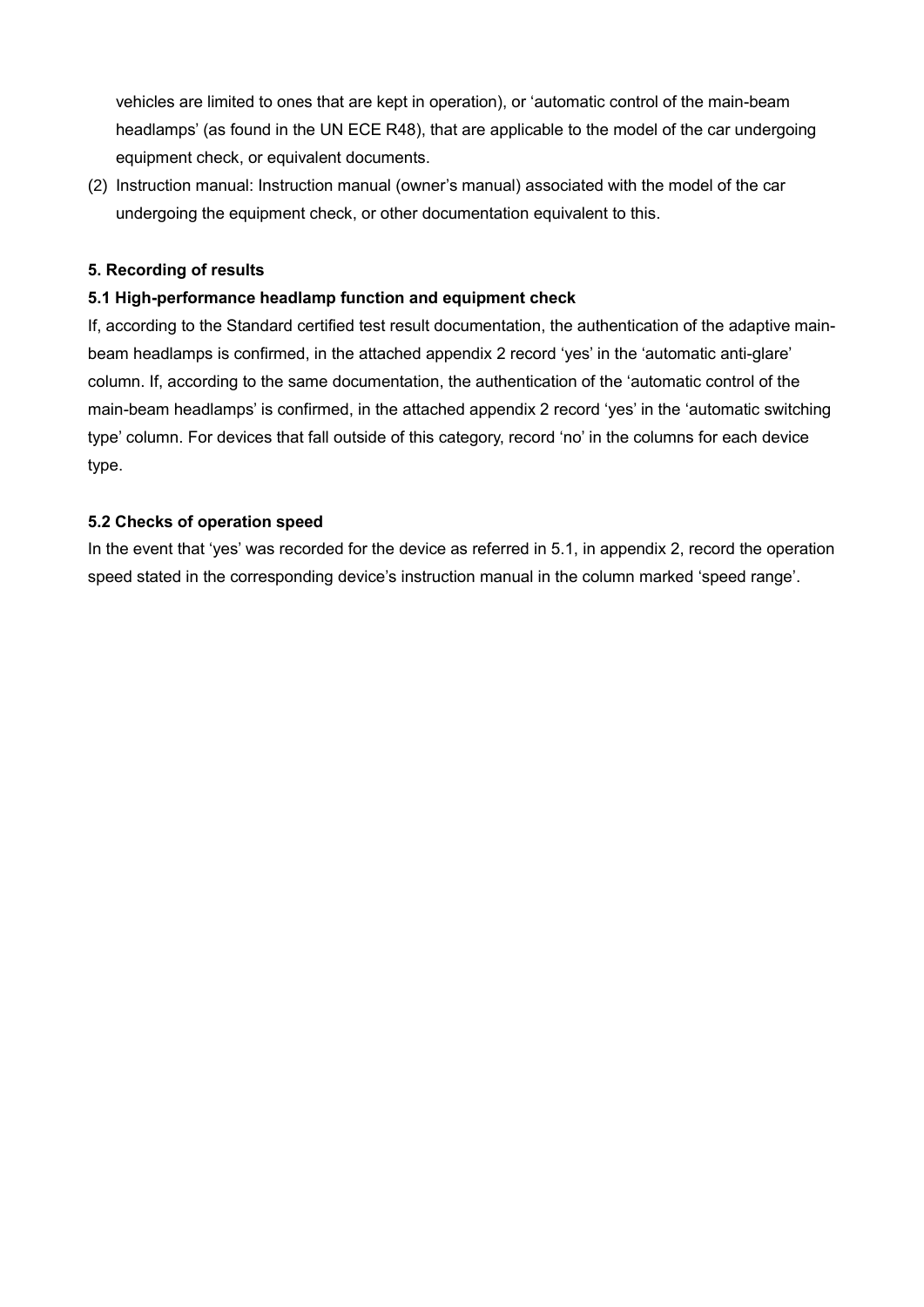# **APPENDIX 1 - SPECIFICATION TABLE FOR HIGH-PERFORMANCE HEADLAMP EQUIPMENT CHECK**

# **(To be filled out by the manufacturer)**

1. Specifications of the car being examined (1) Make/Type (Model name):  $\sqrt{$  (2) Make/Type (Model name):  $\sqrt{}$ 2. Declaration from the Car Manufacturer 'Automatic anti-glare type': Yes (Operating speed: km/h to km/h) / No 'Automatic switching type' Yes (Operating speed: km/h to km/h) / No 3. Supporting documents

Function and equipment documents: R48 certified test results / Other: Operation speed documents: Instruction manual / Other: